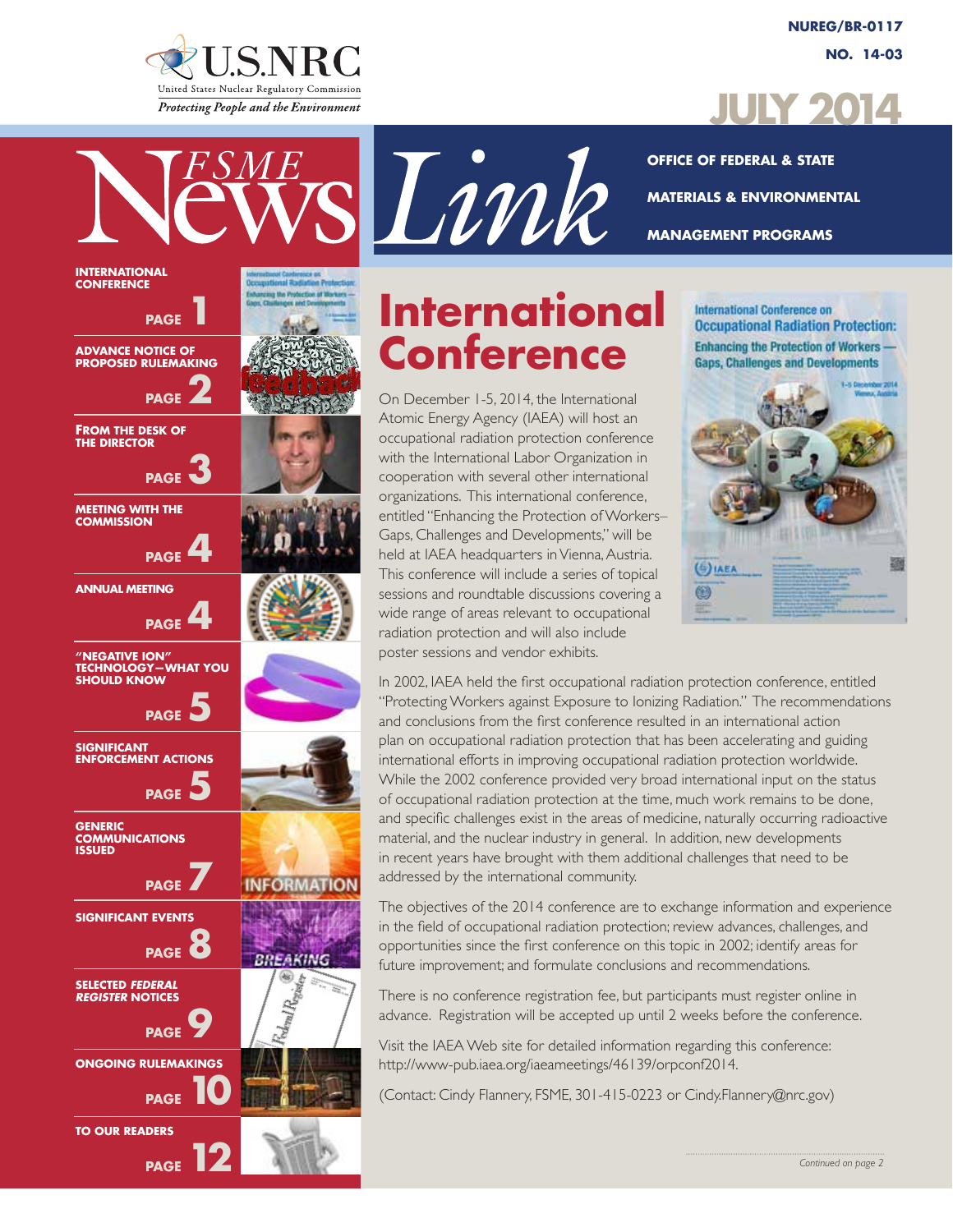



## **ADVANCE NOTICE OF PROPOSED RULEMAKING**

The U.S. Nuclear Regulatory Commission (NRC) will publish in the *Federal Register* an advance notice of proposed rulemaking (ANPR) to obtain input from stakeholders on the development of a draft regulatory basis for potential revisions to the NRC's regulations in Title 10 of the *Code of Federal Regulations* (10 CFR) Part 20, "Standards for Protection Against Radiation." These regulations establish the standards of protection for both members of the public and occupational workers from ionizing radiation resulting from activities conducted under licenses issued by the NRC. The 10 CFR Part 20 draft regulatory basis will support potential changes to achieve greater alignment between the NRC's regulations and the International Commission on Radiological Protection (ICRP) Publication 103 (2007) recommendations.

The ANPR is in response to the Commission's direction in Staff Requirements Memorandum (SRM)-SECY-12-0064, entitled "Recommendations for Policy and Technical Direction to Revise Radiation Protection Regulations and Guidance," dated December 17, 2012. This SRM addresses the following issues:

- 1. Updating the NRC regulatory framework to align with the new terminology and dose calculation methodologies in ICRP Publication 103 (2007).
- 2. Exploring the potential impacts of a reduction in the dose limit for the lens of the eye, including how the prevention of cataracts should be viewed in comparison with the potential induction of cancer and other adverse impacts.
- 3. Changing the dose limit for the embryo or fetus to 1 millisievert (mSv) (100 millirem (mrem)).
- 4. Researching alternative approaches to deal with individual protection at or near the current dose limit, including updating the regulatory guidance to provide additional examples of mechanisms acceptable in the development and implementation of as low as reasonably achievable radiation protection programs.
- 5. Aligning the NRC regulations in 10 CFR Part 20 with the NRC's metrication policy.
- 6. Requiring additional NRC license categories and Agreement State licensees to report occupational exposures to the NRC's Radiation Exposure Information and Reporting System (REIRS) database.

The staff has developed issue papers on the six preceding topics that the NRC identified in SRM-SECY-12-0064, and these papers will be available on the NRC's Web site.

The ANPR will have a 120-day comment period. Stakeholders are encouraged to provide comments. The NRC staff plans to hold a series of informational webinars on the issues. The dates will be announced as soon as they are scheduled. Stakeholders' comments, along with responses to the specific questions identified in the ANPR, will be considered by the NRC staff when it develops the draft regulatory basis for potential revisions to 10 CFR Part 20.

(Contact: Cardelia Maupin, FSME, 301-415-2312 or Cardelia.Maupin@nrc.gov)

*(from left to right: Dr. Philip Alderson, Dr. Vasken Dilsizian, and Mr. Francis Costello)*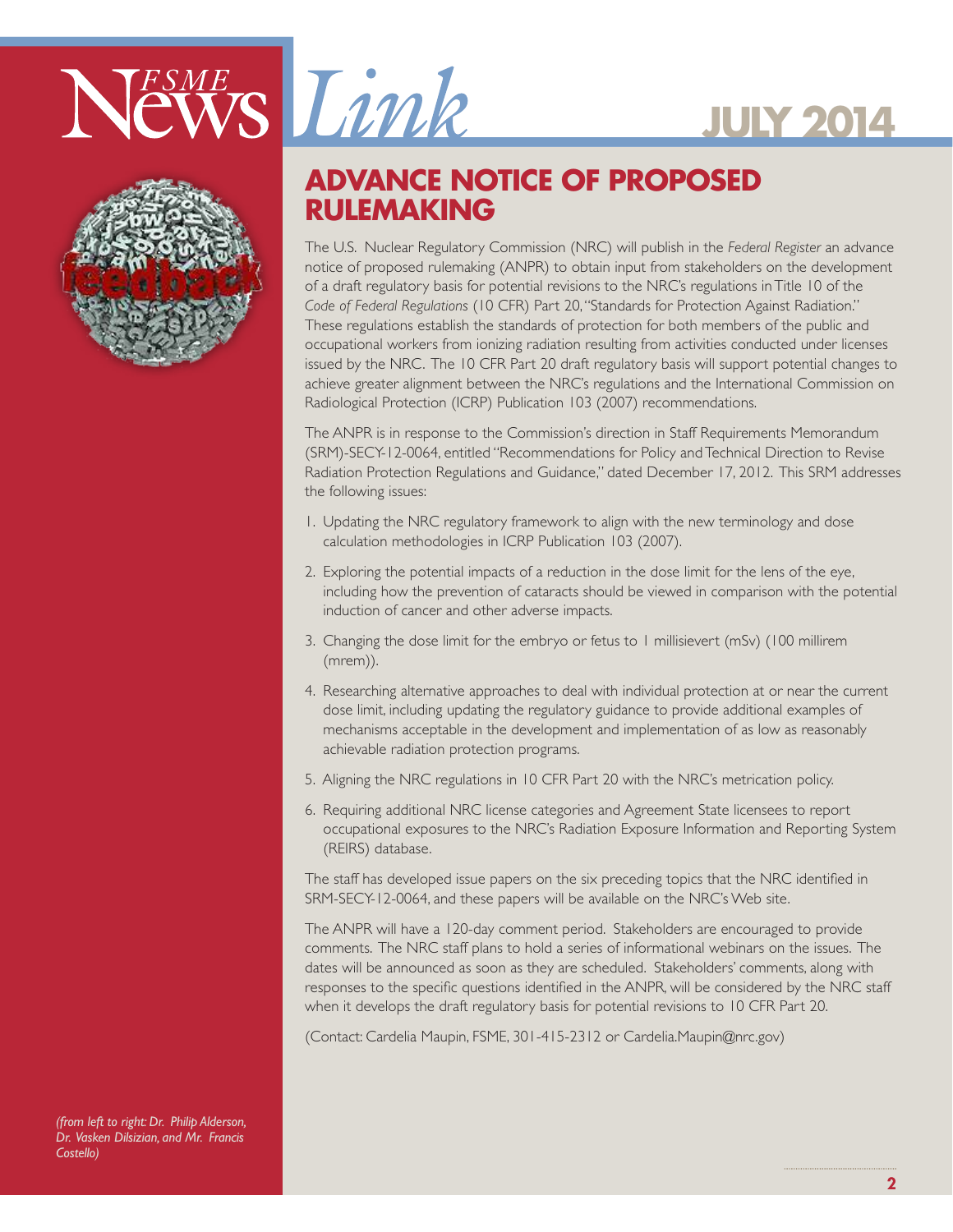

## **FROM THE DESK OF THE DIRECTOR**

It was a pleasure to participate and hear about the high level of interactions between you and NRC staff and management at the Conference of Radiation Control Program Directors (CRCPD) annual meeting in Atlanta, GA, in May, as well as at the Health Physics Society annual meeting in Baltimore, MD, in July. These conferences continue to provide excellent forums for discussing materials' technical and policy issues and networking with fellow radiation professionals.

For several months, the big topic in FSME has been the potential office merger between FSME and the Office of Nuclear Material Safety and Safeguards (NMSS). Following staff's proposal presented in a Commission paper that included the reason for the proposed merger and a short discussion on the alternatives considered, the Commission approved the staff's recommendation. A recurring theme from the vote comments was the recognition of the significant organizational undertaking this will present. Efforts are underway to plan and transition to a single merged office. We will continue to communicate with both internal and external stakeholders as we move forward with implementing the Commission's direction.

I have written about the importance of Agreement State compatibility in past articles. I want to share a recent briefing conducted by FSME staff for Senator Carper's staff to highlight again the importance of this subject. During the briefing, the Senator's staff asked questions about Agreement State compatibility and how we ensured that State licensing and inspection programs were compatible and acceptable to us. We explained the Integrated Materials Performance Evaluation Program (IMPEP) process and noted that we have the authority to revoke an agreement if, after an evaluation and continued monitoring, a program does not meet the NRC's standards. Also, we stated that we have confidence in the Agreement States conducting their regulatory job, including performing security inspections and enforcement. Compatibility regulations require that some regulations are identical between the NRC and States, but it also allows the Agreement States flexibility with other regulations. FSME continues to evaluate compatibility issues and

# **July 2014**

improvements, as appropriate. We look to continue to partner with you throughout this process.

Another topic I would like to highlight is the NRC staff's revision of the 1995 Concentration Averaging and Encapsulation Branch Technical Position (CA BTP), which will improve management of "hot spots" in low–level radioactive waste disposal. The revised CA BTP averaging constraints are better tied to risk to an inadvertent intruder, one of the four performance objectives in the NRC's low– level waste (LLW) disposal regulation in 10 CFR Part 61, "Licensing Requirements for Land Disposal of Radioactive Waste."

The revised CA BTP has the potential to accomplish the following:

- 1. Reduce worker exposures by removing averaging constraints that are not closely tied to intruder risk, but that require additional waste characterization.
- 2. Expand disposal options for cesium–137 (Cs–137) sealed sources, which are severely constrained by the current version of the CA BTP by an overly conservative intruder scenario. In the 1995 guidance, the staff postulated that an intruder would be in contact with the encapsulated waste for 2360 hours per year and limited the acceptable dose to 1/10th the limit used in Part 61. The new guidance is based on a more reasonable exposure scenario.
- 3. Allow site and waste-specific averaging approaches, currently significantly constrained by the 1995 CA BTP.
- 4. Implement the Commission's decision on LLW blending by developing a standard for homogeneity of the blended waste. LLW blending could enable more efficient disposal of certain wastes such as ion exchange resins from nuclear power plants. The revised guidance will clarify the considerations for blending, which are lacking in the current CA BTP.

The revised CA BTP is expected to be published later this year. The staff has received extensive stakeholder input on the revision. Three drafts were published for public comment, two public workshops were held, and it is our belief that stakeholders generally seem to feel that they have been "heard."

I hope you are having a great summer! In August, I look forward to seeing you at the Organization of Agreement States Annual Meeting in Chicago, IL.

Brian Holian, Acting Director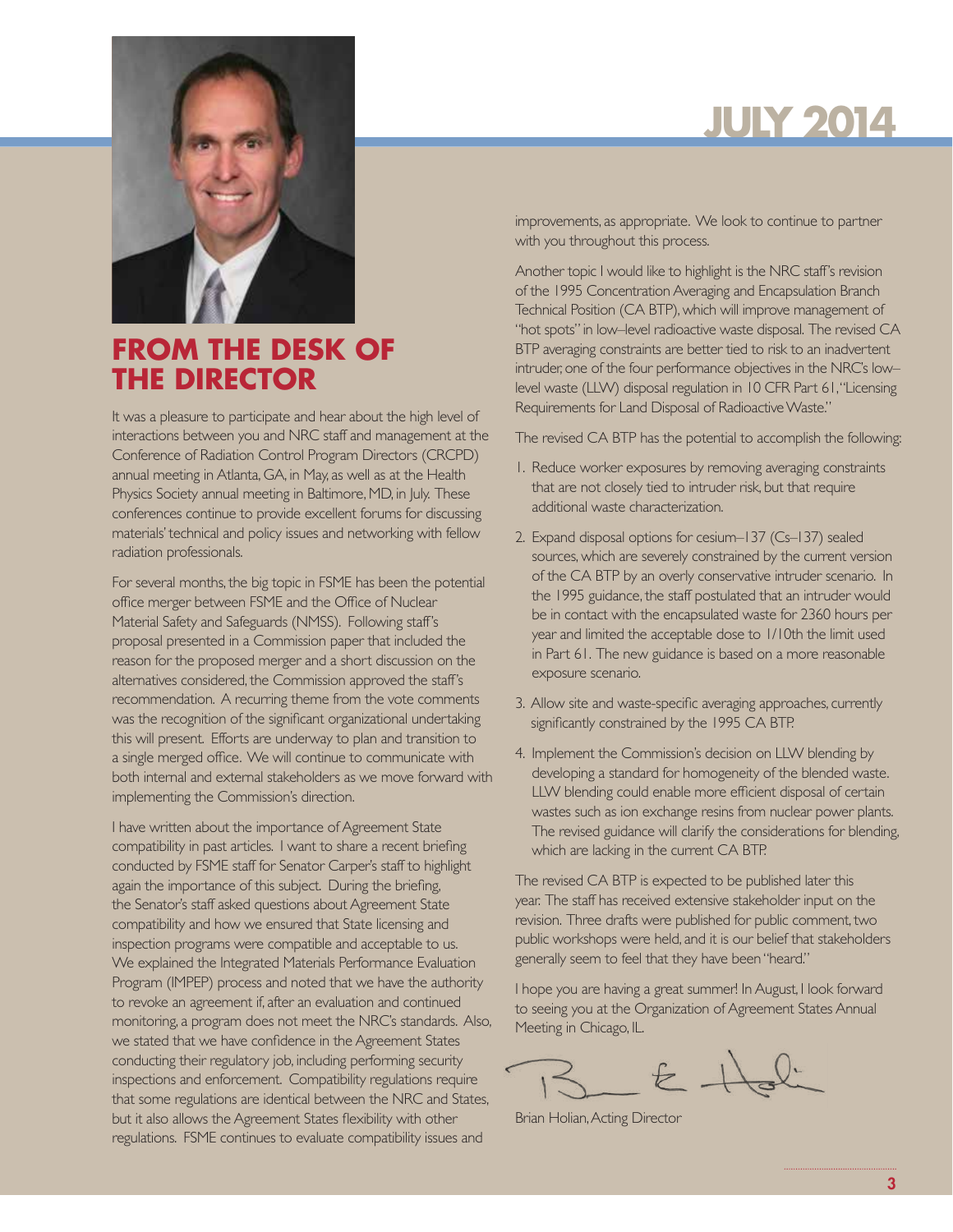



*(from top to bottom and from left to right: Dr. Christopher Palestro, Mr. Francis Costello, Dr. Philip Alderson, Mr. Steven Mattmuller, Dr. Vasken Dilsizian, Dr. Milton Guiberteau, Dr. James Welsh, Commissioner William C. Ostendorff, Commissioner George Apostolakis, Commissioner William D. Magwood, Chairman Allison M. Macfarlane, Commissioner Kristine L. Svinicki, Dr. John Suh, Dr. Pat Zanzonico, Ms. Laura Weil, Dr. Bruce Thomadsen, Dr. Susan Langhorst, Dr. Orhan Suleiman)*





# **Meeting with the Commission**

On May 9, 2014, the Advisory Committee on the Medical Uses of Isotopes (ACMUI) held its annual meeting with the NRC Commission. The topics discussed included an Overview of ACMUI Activities, the ACMUI's Position on Patient Release, the Reliability of Radiation Safety Instructions for Patients Released Following Iodine–131 Therapy, the ACMUI's Views on Revisions to the NRC Medical Policy Statement, FDA's Radiation Regulatory Responsibilities, and General Views on the Regulation of Medical Uses of Byproduct Material–Part 35. The Commission meeting agendas, slides, transcripts and webcast archives can be accessed at: http://www.nrc.gov/ reading-rm/doc-collections/commission/tr/2014/.

In addition to the meeting with the Commission, ACMUI held its semiannual spring meeting at NRC Headquarters on May 8–9, 2014. Topics discussed include the following: Commission direction on Part 35 rulemaking activities, the NRC medical policy statement, research on the release of patients following iodine-131 administration, and the National Nuclear Security Administration's (NNSA's) efforts to reduce highly enriched uranium in molybdenum-99 production. ACMUI meeting agenda, handouts, transcripts, and meeting summary can be accessed on the ACMUI meetings Web site at http://www.nrc.gov/reading-rm/doc-collections/acmui/meetings/.

ACMUI advises the NRC on policy and technical issues that arise in the regulations of the medical uses of radioactive material in diagnosis and therapy. ACMUI membership includes health care professionals from various disciplines who comment on changes to NRC regulations and guidance, evaluate certain nonroutine uses of radioactive material, and bring key issues to the attention of the NRC staff for appropriate action.

Additional information about ACMUI can be found at http://www.nrc.gov/about-nrc/regulatory/advisory/acmui.html.

(Contact: Sophie Holiday, FSME, 301–415–7865 or Sophie.Holiday@nrc.gov)

## **ANNUAL MEETING**

On August 25-28, 2014, the Organization of Agreement States (OAS) will hold its annual meeting at the Omni Chicago Hotel in downtown Chicago, IL. This meeting will be hosted by the NRC's Region III office. OAS is a non-profit, voluntary, scientific and professional society whose membership consists of state radiation control directors and staff from the 37 Agreement States who are responsible for implementation of their respective Agreement State programs. The purpose of the OAS is to provide a mechanism for Agreement States to work with each other and with the NRC on regulatory issues associated with their respective agreements. The Agreement States regulate approximate 87 percent of all materials licensees in the United States and work closely with the NRC on a wide range of issues affecting radioactive materials licensees. The Agreement States, through the OAS, actively participate in over 30 NRC working groups to develop guidance and policy documents that directly impact the regulation of radioactive material.

This OAS annual meeting will feature addresses from Chairman Allison M. Macfarlane and Commissioner William D. Magwood, as well as presentations from NRC senior management and various Agreement States representatives. The meeting will feature a number of topical sessions, including those on security, medical uses, emerging technical and policy issues, and materials events. Additional information on the meeting and a copy of the draft agenda can be found on the OAS website at http://www.agreementstates.org.

(Contact: David Spackman, FSME, 630–829–9571 or David.Spackman@nrc.gov).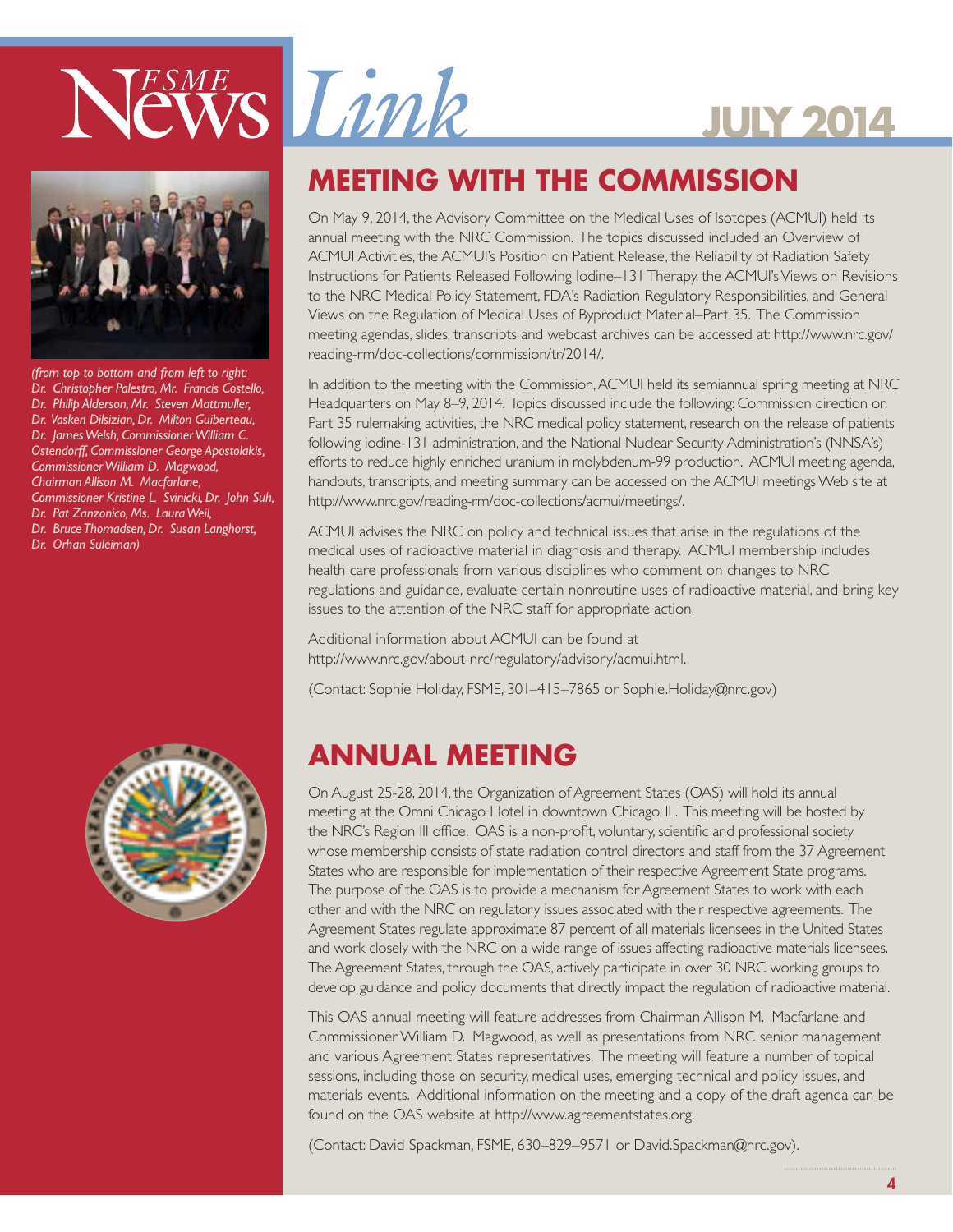



## **"Negative Ion" Technology— What you should know**

You may have heard about colorful silicone wristbands and athletic tape infused with minerals that are supposed to release "negative ions." You might even be wearing one. They are touted as improving balance and strength, enhancing flexibility and motion, and improving mental focus and alertness. They are sold on the Internet or in retail stores across the United States (U.S.).

**July 2014**

The minerals these products contain can vary from volcanic ash and titanium to less familiar ones such as tourmaline, zeolite, germanium and monazite sand. They may also contain naturally occurring radioactive minerals, including uranium and thorium. In trace amounts, these minerals do not warrant much attention. But the radioactive emissions—that is to say gamma rays from several of these products were detected on entry to the country by U.S. Customs and Border Protection officials using radiation monitoring equipment. The long-term health impact from exposure to these products is negligible, even though the radiation detected was greater than what people are exposed to from radon, granite, the sun and other natural sources.

NRC staff experts on radiation are working with other regulators to determine just how much and what type of radioactive material is in these products. The NRC has commissioned an independent analysis by the Oak Ridge National Laboratory to measure this. The analysis will guide State and Federal decisions concerning future marketing and sales of these products. We expect to know more around mid-July.

We cannot say whether these products work as advertised. If you have them or know someone who does, our best advice for getting specific health information is to speak to a physician. In the meantime, we will continue to do all we can to make sure they are being regulated properly.

(Contact: Vincent Holahan, FSME, 301–415–7510 or Vincent.Holahan@nrc.gov)





# **SIGNIFICANT ENFORCEMENT ACTIONS**

The NRC issued significant actions for failure to comply with a regulation.

### **Tetra Tech, Inc., Newark, Delaware (EA-13-227)**

On February 24, 2014, the NRC issued a Notice of Violation to Tetra Tech, Inc. (Tetra Tech) for a Severity Level III violation. The violation involved a failure to confine possession and use of the byproduct material to the locations and purposes authorized in the license, as required by 10 CFR 30.34(c), "Terms and Conditions of Licenses." Specifically, between June 7, 2006, and October 22, 2013, on multiple occasions, Tetra Tech personnel conducted maintenance of portable nuclear gauges that required detaching the source rod from the gauge and was not specifically licensed by the NRC or an Agreement State to perform such services.

### **Valley Quarries, Inc. (EA-13-215)**

On February 6, 2014, the NRC issued a Notice of Violation and proposed imposition of civil penalty in the amount of \$3,500 to Valley Quarries, Inc. (VQI), for three Severity Level III violations. The three violations involved VQI's willful failure to: (1) secure the gauge containing radioactive materials to prevent it from shifting during transport as required by 10 CFR 71.5, "Transportation of Licensed Material"; (2) control and maintain constant surveillance of the gauge that is in an unrestricted area as required by 10 CFR 20.1802, "Control of Material Not in Storage"; and (3) use two independent physical controls that form tangible barriers to secure the gauge from unauthorized removal in accordance with 10 CFR 30.34(i). Specifically, on May 3, 2013, VQI, a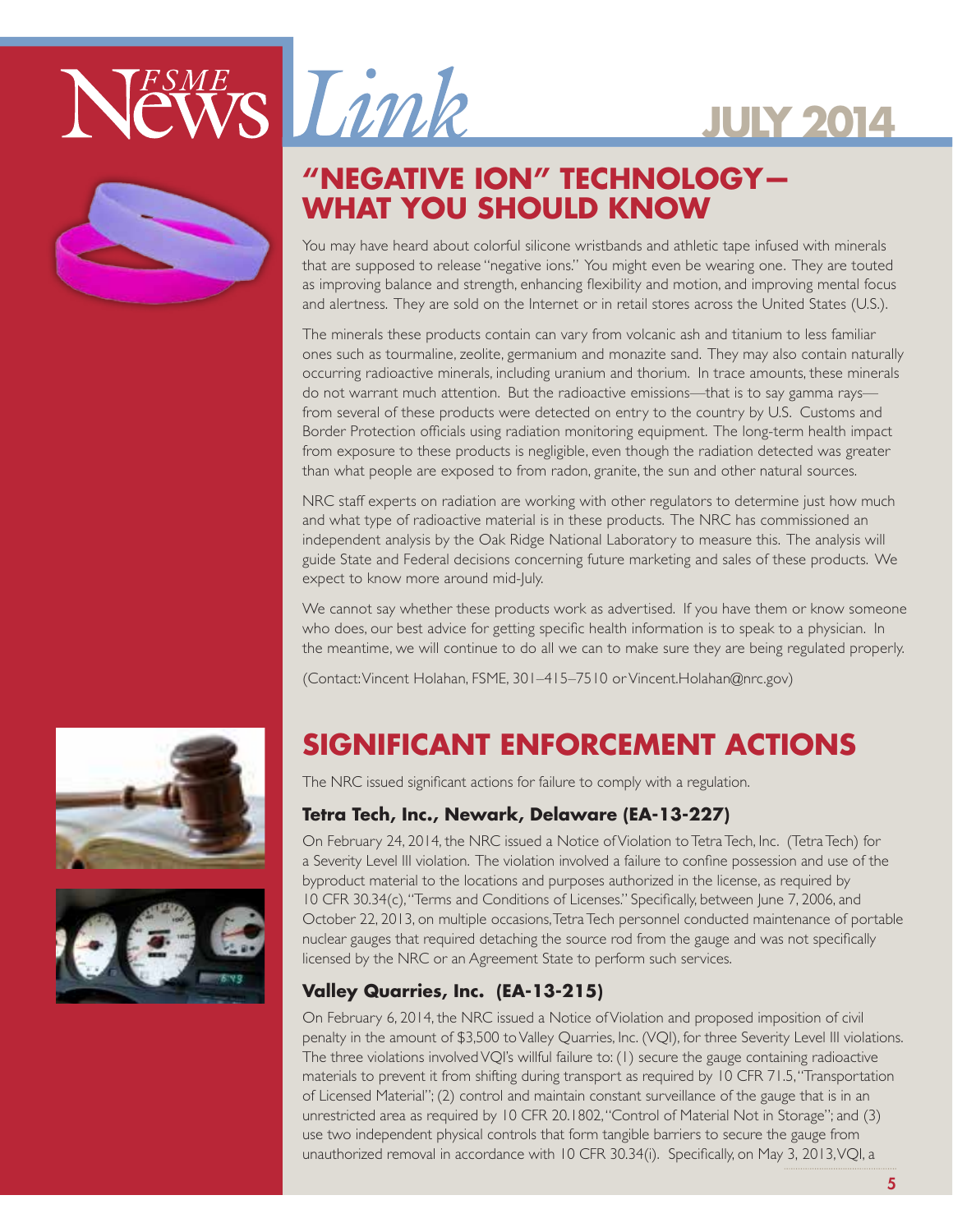



licensee of the Commonwealth of Pennsylvania, was working under reciprocity in a non-Agreement State and did not secure a portable gauge containing licensed materials to prevent shifting while transporting it in the back of a pickup truck over a public highway, an unrestricted area, in West Virginia. Consequently, the gauge fell out of the truck bed on a highway and was left unsecured in an area not controlled by the licensee. The gauge was found by a member of the public who subsequently returned it to the licensee through the Agreement State regulator.

## **Medical**

### **IUPUI/Indiana University Medical Center, Indianapolis, Indiana (EA-14-028)**

On April 3, 2014, the NRC issued a Notice of Violation to IUPUI/Indiana University Medical Center for a Severity Level III violation. The violation involved the failure to secure from unauthorized removal or access licensed materials that are stored in controlled or unrestricted areas as required by 10 CFR 20.1801, "Security of Stored Material." Specifically, on January 16, 2014, the licensee stored radioactive material in laboratories with doors that were not secured.

## **INDIVIDUAL**

## **Joseph S. Shepherd (IA-13-038)**

On December 20, 2013 (with erratum issued April 8, 2014), the NRC issued Mr. Joseph S. Shepherd, owner of Foss Therapy Services, an Order conditioning involvement in NRClicensed activities and Notice of Violation (Notice) associated with a willful failure to adhere to some of the conditions set forth in NRC Order IA-08-014. The Order prohibited Mr. Shepherd's involvement in Type B shipment activities and conditioned his involvement in other NRC licensed activities. On April 13, 2012, Mr. Shepherd, with careless disregard, failed to notify his customer of NRC Order IA-08-014 and did not make the Order available to them. This current Order, NRC Order IA-13-038, conditions Mr. Shepherd's involvement in NRC-licensed activities for a period of 3 years, and also requires certain documentation for an additional year. Under this Order, before beginning work in NRC jurisdiction, Mr. Shepherd must notify customers of NRC Order IA-08- 014 and make it available for their review, provide future employers with a copy of the Order and notify the NRC no less than 5 business days before conducting licensed activities within NRC jurisdiction. The provisions above will remain in effect for 3 years from the effective date of the Order. Mr. Shepherd must also determine whether the customer is under NRC jurisdiction, document his determination and state the basis for his determination. The provision will remain in effect for 3 years from the effective date of the Order. The documentation of this requirement must be maintained for a period of 4 years from the effective date of the Order. The NRC also issued a Severity Level III violation for Mr. Shepherd's failure to follow certain conditions set forth in NRC Order IA-08-014.

Information about the NRC's enforcement program can be accessed at http://www.nrc.gov/about-nrc/regulatory/enforcement/current.html. Documents related to cases can be accessed through Agencywide Documents Access and Management System (ADAMS) at http://www.nrc.gov/reading-rm/adams.html. Help in using ADAMS is available by contacting the NRC Public Document Room staff at 301–415–4737 or 1–800–397–4209 or by sending an e-mail to PDR.Resource@nrc.gov.

(Contact: Michele Burgess, FSME, 301–415–5868 or Michele.Burgess@nrc.gov)



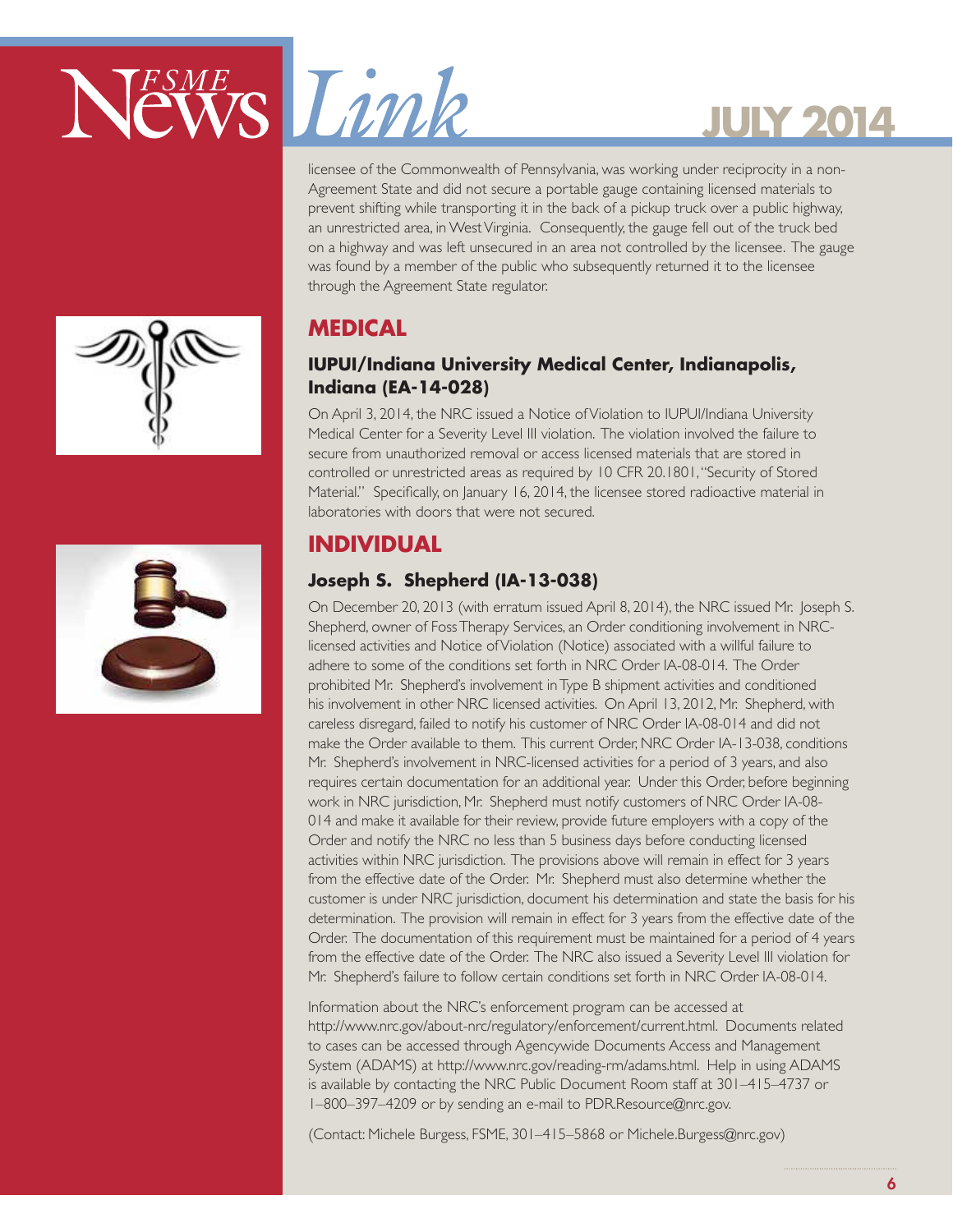





## **GENERIC COMMUNICATIONS ISSUED**

The following summarize NRC generic communications issued by FSME. If any of these documents appear relevant to your needs and you have not received a copy, please call one of the technical contacts listed below. The Web address for the NRC library of generic communications is http://www.nrc.gov/reading-rm/doc-collections/gen-comm.

### **Information Notice**

The NRC issues Information Notice (IN) to addressees to provide significant recently identified information about safety, safeguards, or environmental issues. Addressees are expected to review the information for applicability to their facilities and consider actions, as appropriate, to avoid similar problems.

On May 12, 2014, the NRC issued **IN–2014–05**, "Verifying Appropriate Dosimetry Evaluation." The IN was issued to alert licensees to a potential error in evaluating doses following the processing of personnel dosimetry.

(Contact: Sami Sherbini, RES, 301–415–7833 or Sami.Sherbini@nrc.gov or Angela McIntosh, FSME, 301–415–5030 or Angela.McIntosh@nrc.gov)

On April 28, 2014, the NRC issued **IN–2014–06**, "Damage of Industrial Radiographic Equipment due to Falling Equipment and Improper Mounting." The IN was issued to inform licensees about the results of a recent NRC staff analysis involving radiographic equipment.

(Contact: Maria Arribas-Colon, FSME, 301–415–6026 or Maria.Arribas-Colon@nrc.gov)

### **Regulatory Issue Summary**

The NRC provides a regulatory issue summary (RIS) as an informational document used to communicate with the nuclear industry on a broad spectrum of matters.

On April 16, 2014, the NRC issued **RIS 2014–02**, "Withdrawal of NRC Generic Letter 95-08, '10 CFR 50.54(p) Process for Changes to Security Plans without Prior NRC Approval.'" This RIS was issued to inform addressees that the original issue of NRC Generic Letter 95-08, "10 CFR 50.54(p) Process for Changes to Security Plans without Prior NRC Approval" has been withdrawn through the issuance of Generic Letter 95-08, Revision 1.

(Contact: John Frost, NSIR, 301–827–3695 or John.Frost@nrc.gov.)

On May 12, 2014, the NRC issued **RIS 2014–04**, "National Source Tracking System (NSTS) Long-Term Storage Indicator." The RIS was issued to encourage licensees on a voluntary basis to submit additional information related to sources identified in long-term storage in the NSTS to include the "use status" of their sealed sources (i.e., whether or not their sources are in use or have become disused).

(Contact: John Frost, NSIR, 301–827–3695 or John.Frost@nrc.gov)

7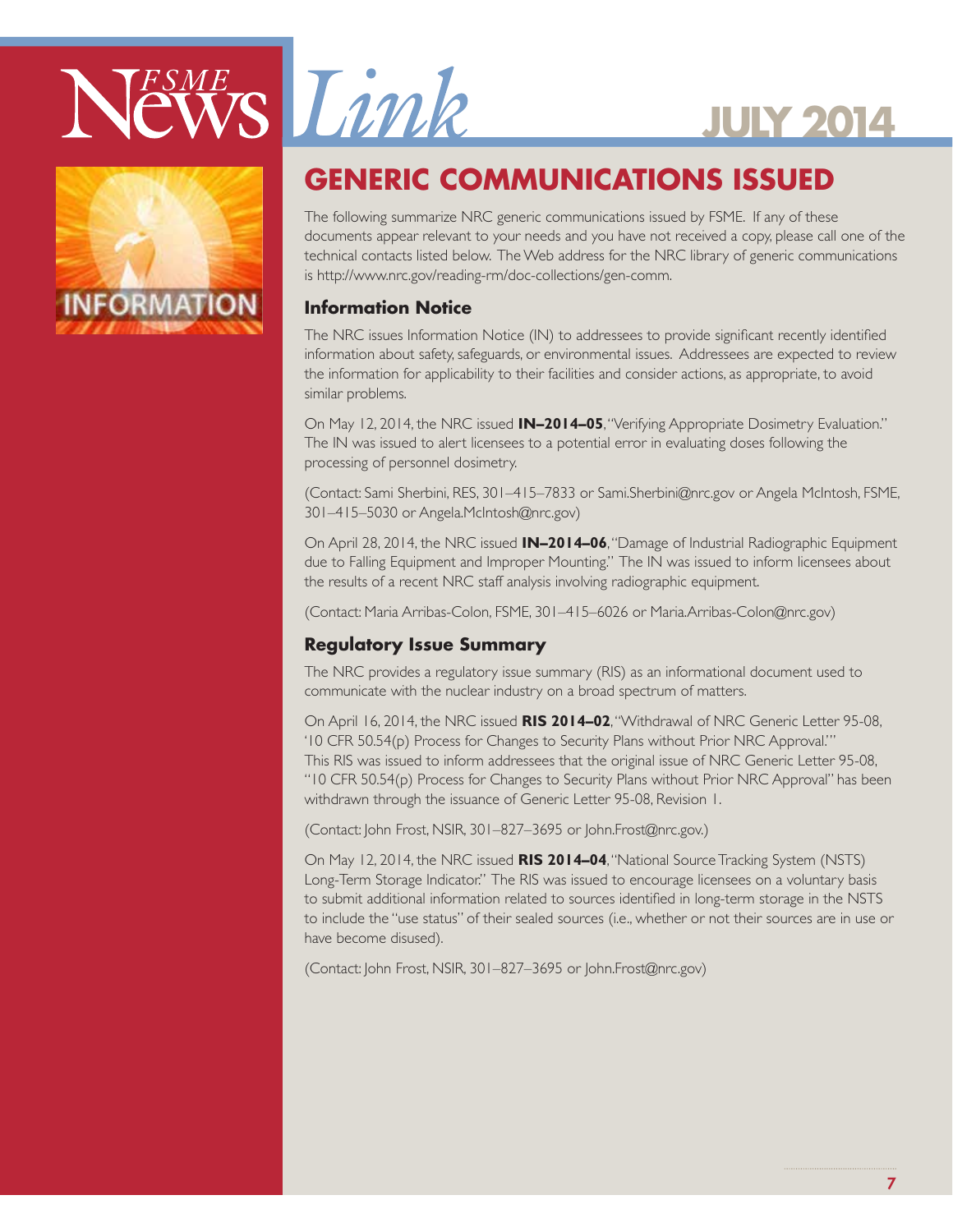





## **SIGNIFICANT EVENTS**

### **Non-use of Safety Equipment Leads to a Significant Overexposure during Radiography**

Date and Place: March 12, 2014, LaPorte, TX

Event details: The licensee reported that a radiographer trainee appeared to have been exposed for approximately 15 seconds to a 2.55 TBq (69 Ci) Ir-192 source in a radiography camera. Based on the licensee's re-enactment of the event, the licensee initially calculated a dose of 36.8 Sv (3,680 rem) to the hand and 60 mSv (6 rem) whole body. However, it was noted that the trainee did not experience pain in his hand, neither were any deterministic effects observed. The State of Texas completed an investigation and calculated a dose of 120 mSv (12 rem) whole body and 40 mSv (4 rem) to the hand. The low estimated dose in the initial report was due to miscommunication between the affected radiographer and the licensee, as English is not the radiographer's primary language. The root cause of the overdose was the failure to wear or to utilize any radiation protection equipment.

### **Improper/Non-use of Safety Equipment Leads to a Significant Overexposure during Radiography**

Date and Place: April 9, 2014, Dayton, OH

Event details: The licensee reported that the lead radiographer approached the end of the guide tube of a radiography camera that had a 3.29 TBq (89 Ci) Ir-192 source, having assumed that the source had already been retracted into the shielded camera. After approximately 90 seconds, the assistant radiographer entered the area. The assistant radiographer's alarming rate meter and survey meter indicated the presence of radiation and the two individuals left the area. The lead radiographer was wearing a whole body dosimetry badge which was sent for emergency processing. The dosimeter was measured by the vendor at 8.36 mSv (836 mrem). Based on reenactments during the State of Ohio's reactive inspection, the licensee assigned the lead radiographer a whole body dose of 130 mSv (13 rem), and an extremity (hand) dose of 65 mSv (6.5 rem). The licensee assigned doses to the individual because the individual was wearing the dosimetry badge on his belt, rendering the badge not optimally positioned to accurately record his dose. The State of Ohio observed the following safety infractions during their reactive inspection: the lead radiographer's alarming rate meter had a dead battery; the radiographers did not utilize a source collimator causing the source to be unshielded; the lead radiographer's survey meter was not fully functional; and the lead radiographer had not tested his survey meter for proper response on the day of the event.

(Contact: Angela McIntosh, 301–415–5030 or Angela.McIntosh@nrc.gov)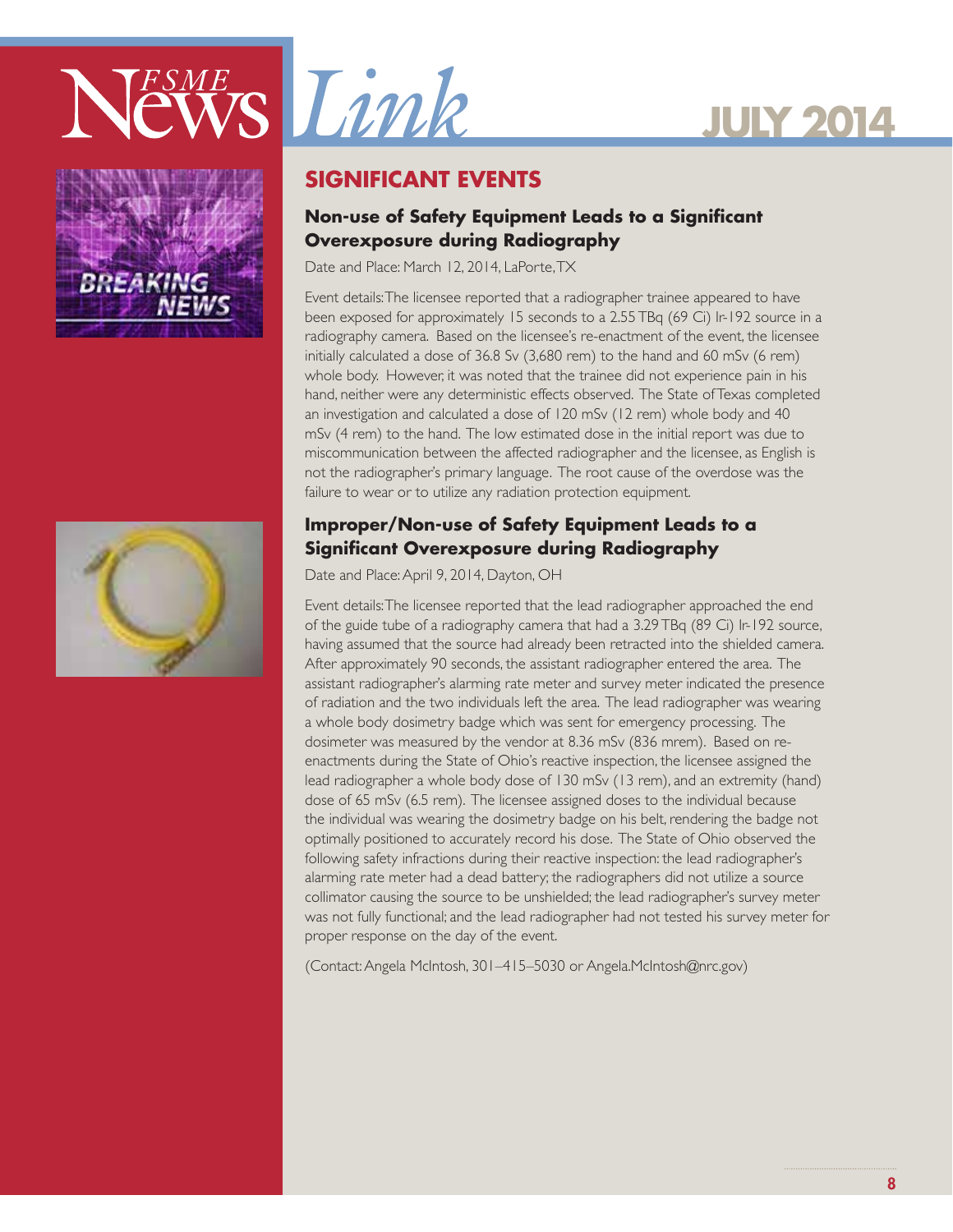





## **Selected Federal Register Notices**

### **March 5, 2014**

#### *79 FR 12362, List of Approved Spent Fuel Storage Casks: HI–STORM 100 Cask System; Amendment No. 9 (Direct Final Rule; Confirmation of Effective Date).*

Summary: The NRC is confirming the effective date of March 11, 2014, for the direct final rule that was published in the *Federal Register* on December 6, 2013, and corrected on December 26, 2013. This direct final rule amended the NRC's spent fuel storage regulations by revising the Holtec International HI–STORM 100 Cask System listing within the ''List of Approved Spent Fuel Storage Casks'' to include Amendment No. 9 to Certificate of Compliance (CoC) No. 1014.

(Contact: Naiem Tanious, FSME, 301–415–6103 or Naiem.Tanious@nrc.gov)

#### **March 10, 2014**

#### *79 FR 13192, List of Approved Spent Fuel Storage Casks: Transnuclear, Inc. Standardized NUHOMS Cask System (Direct Final Rule)*

Summary: The NRC is amending through a direct final rule its spent fuel storage regulations by revising the Transnuclear, Inc. Standardized NUHOMSR Cask System listing within the ''List of Approved Spent Fuel Storage Casks'' to include Amendment No. 13 to Certificate of Compliance (CoC) No. 1004. Amendment No. 13 includes changes to: (1) add two new dry shielded canisters (DSCs), the –37PTH and the –69BTH; (2) add new approved contents, including blended low-enriched uranium fuel, and control components to already approved DSCs; and (3) extend the use of the high-seismic horizontal storage module for storage of already approved DSCs. In addition, the amendment makes several other changes as described in Section III of the direct final rule. The effective date of the direct final rule was confirmed as May 16, 2014 (79 FR 28393).

(Contact: Gregory Trussell, FSME, 301–415–6445 or Gregory.Trussell@nrc.gov)

### **March 21, 2014**

#### *79 FR 15779, Advisory Committee on the Medical Uses of Isotopes: Renewal Notice (Renewal Notice Announcement)*

Summary: The NRC has determined that the renewal of the charter for the Advisory Committee on the Medical Uses of Isotopes for the 2-year period beginning March 14, 2014, is in the public interest, in connection with duties imposed on the Commission by law.

(Contact: Sophie Holiday, FSME, 301–415–7865 or Sophie.Holiday@nrc.gov)

#### **May 15, 2014**  *79 FR 27772, Low-Level Radioactive Waste Regulatory Program (Strategic Assessment Update; Request for Comment)*

Summary: The NRC is conducting an update to a strategic assessment of its low-level radioactive waste (LLRW) regulatory program. The objective of this assessment is to identify and prioritize activities that the staff can undertake to ensure a stable, reliable, and adaptable regulatory framework for effective LLRW management, while also considering future needs and changes that may occur in the Nation's LLRW management system. The staff is seeking comments on developments that would affect the LLRW regulatory program in the next several years that would affect licensees and cited States and actions that the NRC could take to ensure safety, security, and the protection of the environment.

(Contact: Melanie C. Wong, FSME, 301–415–2432 or Melanie.Wong@nrc.gov)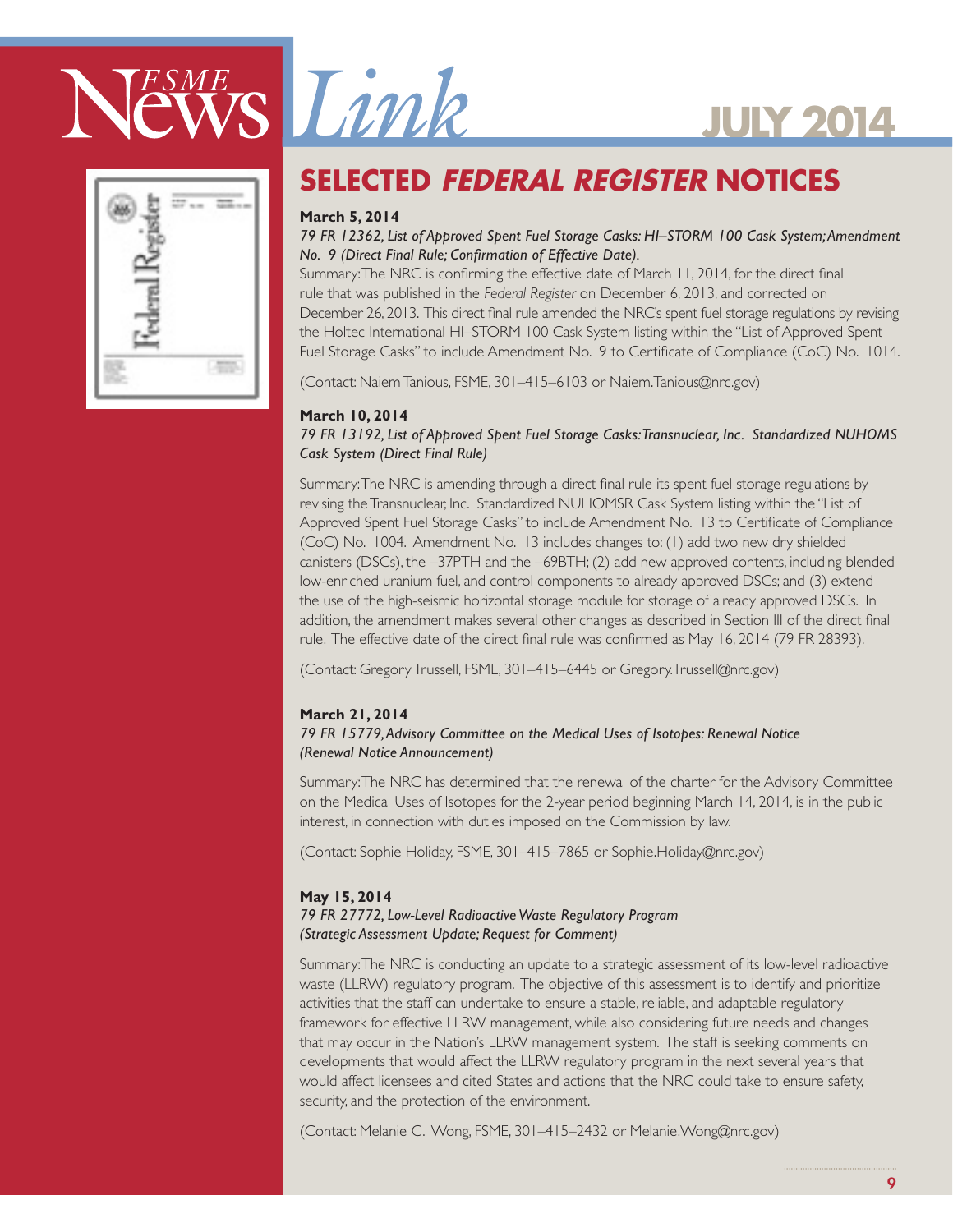



#### **June 2, 2014**

#### *79 FR 31348, Reporting of H–3, C–14, Tc–99, and I–129 on the Uniform Waste Manifest (Draft Regulatory Issue Summary; Request for Comment)*

Summary: The NRC is seeking public comment on the draft regulatory issue summary, which addresses the reporting of hydrogen-3 (H–3), carbon-14 (C–14), technetium-99 (Tc–99), and iodine-129 (I–129) on the uniform waste manifest. The purpose of this draft RIS is to identify instances where licensees may use indirect methods to determine the activity of these radionuclides reported on the uniform manifest when the radionuclide is present at a concentration less than the lower limit of detection.

(Contact: Don Lowman, FSME, 301–415–5452 or Donald.Lowman@nrc.gov)

## **ONGOING RULEMAKINGS**

| <b>RULEMAKING</b>                                                                                                                                           | <b>DESCRIPTION</b>                                                                                                                                                                                                                                                                          | <b>STATUS</b>                                                                                                                                                                                                                                                                                                                                                                  |
|-------------------------------------------------------------------------------------------------------------------------------------------------------------|---------------------------------------------------------------------------------------------------------------------------------------------------------------------------------------------------------------------------------------------------------------------------------------------|--------------------------------------------------------------------------------------------------------------------------------------------------------------------------------------------------------------------------------------------------------------------------------------------------------------------------------------------------------------------------------|
| <b>PROPOSED RULES</b>                                                                                                                                       |                                                                                                                                                                                                                                                                                             |                                                                                                                                                                                                                                                                                                                                                                                |
| $10$ CFR Part $61$ - Low-<br>Level Radioactive Waste<br>(LLRW) Disposal                                                                                     | The proposed rule would revise<br>10 CFR Part 61 to require LLRW<br>disposal licensees and license<br>applicants to conduct updated and<br>new site specific analyses and to<br>permit the development of criteria<br>for future LLRW acceptance based<br>on the results of these analyses. | The rulemaking package<br>(SECY-13-0075 dated<br>July 18, 2013) was sent to<br>the NRC Commission for<br>review. The SRM was issued<br>February 12, 2014. A revised<br>proposed rule is due to<br>SECY in 12 months<br>(February 2015).                                                                                                                                        |
| $10$ CFR Part 35 $-$<br>Medical Use of Byproduct<br>Material - Medical event<br>Definitions, Training and<br><b>Experience and Clarifying</b><br>Amendments | The proposed rule would amend<br>the reporting and notification<br>requirements for a medical event,<br>training and experience require-<br>ments, and changes to address<br>a request filed in a petition for<br>rulemaking.                                                               | The rulemaking package<br>(SECY-13-0084, dated<br>August 8, 2013; ADAMS No.<br>ML13179A068) was sent to<br>the NRC Commission for<br>review. On January 6, 2014<br>(ADAMS No. ML14007A044),<br>the SRM was issued approving<br>the proposed rule with<br>some modest changes. The<br>proposed rule and draft<br>guidance will be published for<br>public comment in July 2014. |
| <b>FINAL RULE</b>                                                                                                                                           |                                                                                                                                                                                                                                                                                             |                                                                                                                                                                                                                                                                                                                                                                                |
| $10$ CFR Part 71 $-$                                                                                                                                        | The rule would amend the trans-                                                                                                                                                                                                                                                             | The NRC published the                                                                                                                                                                                                                                                                                                                                                          |

10 CFR Part 71 – Compatibility with Transportation Standards

The rule would amend the transportation safety requirements in 10 CFR Part 71 to make changes to the NRC regulations for the packaging and transportation of radioactive material.

The NRC published the proposed rule in the *Federal Register* and on May 16, 2013 (78 FR 28988). A final rule will likely be sent to the Commission in September 2014.

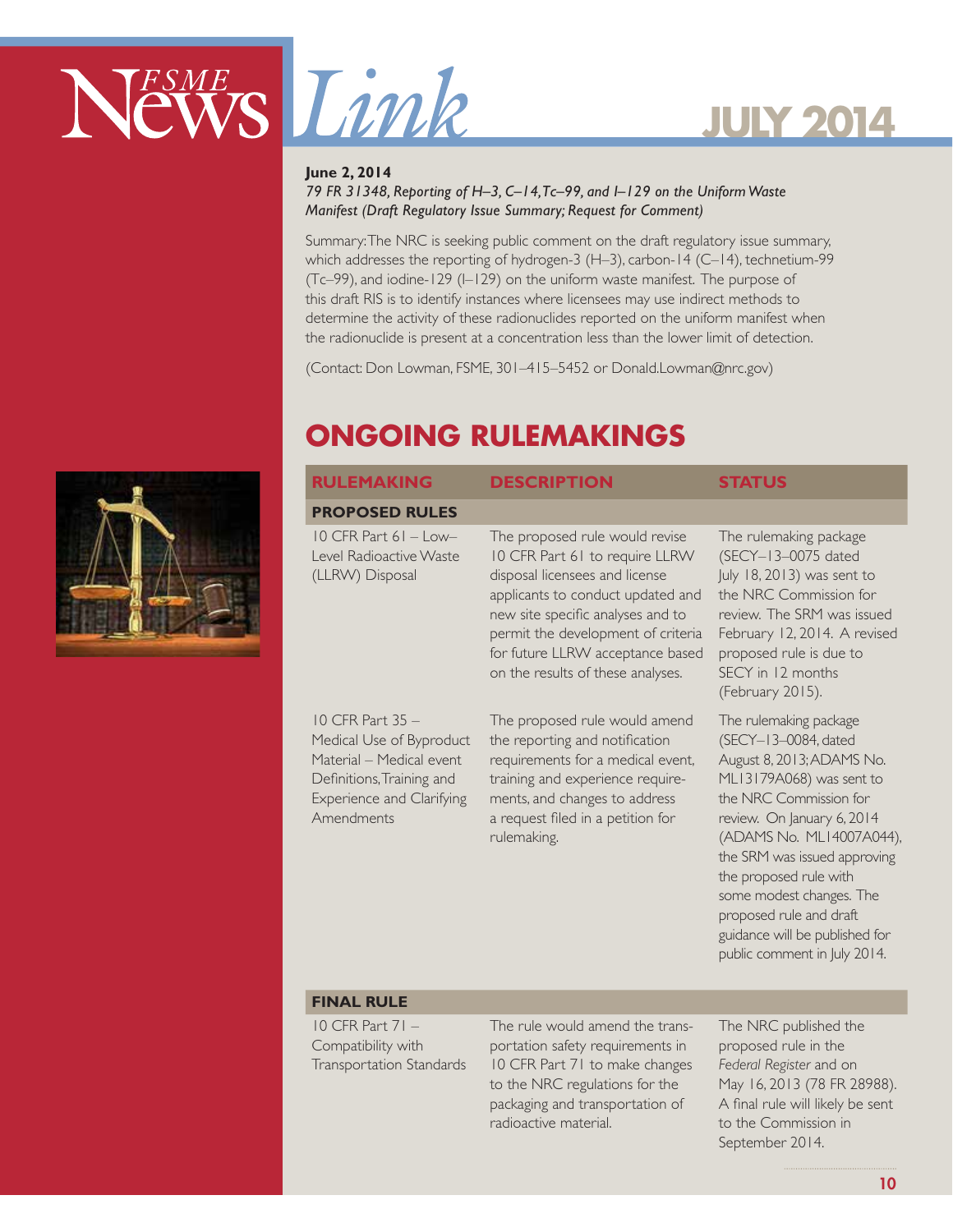

#### **DIRECT FINAL RULE**

10 CFR Part 70, Appendix A, Direct Final Rule, Reportable Safety Events

The direct final rule and companion proposed rule would modify the event reporting requirements In Part 70, Appendix A.

10 CFR Part 73, Safeguard Information–Modified Handling (SGI-M) Categorization Change for Materials Facilities

The direct final rule and companion proposed rule would remove the SGI-M designation of the security–related information for large irradiators, M&D licensees, and for any licensee that transports Category 1 quantities of radioactive material or transports small quantities of irradiated reactor fuel that weigh 100 grams or less in net weight of irradiated fuel. The security-related information for these facilities and the transportation will be protected under the requirements of the new 10 Part 37, "Physical Protection of Category 1 and Category 2 Quantities of Radioactive Material."

The Commission approved staff to move forward with rulemaking. (COM-SECY–13–0015; ADAMS No. ML13044A383). The direct final rule and companion proposed rule may be published for public comment in October 2014.

The staff sent the Commission a rulemaking package on April 24, 2013 (SECY–13–0045; ADAMS No. ML13046A329), which the Commission approved. The SRM was issued on August 13, 2013 (ADAMS No. ML13225A473). A revised rule package was sent back to the Commission for review. The direct final rule and companion proposed rule will likely be published for public comment in late summer 2014.

#### **PETITIONS**

PRM–72–7–NEI Petition – CoC Format and Content The petition, submitted by Anthony Pietrangelo, on behalf of the Nuclear Energy Institute, requested that the NRC amend its 10 CFR Part 72 regulations to add a new rule governing spent nuclear fuel storage cask Certificate of Compliance (CoC) format and content, extend the applicability of the backfit rule to CoCs, and make other changes. The petitioner raised six issues to improve the efficiency of the licensing and oversight of spent fuel dry cask storage.

The receipt and request of the petition was published in the *Federal Register* on February 5, 2013, for a 75– day public comment period (78 FR 8050). Notice of resolution of the petition will be published in July 2014.